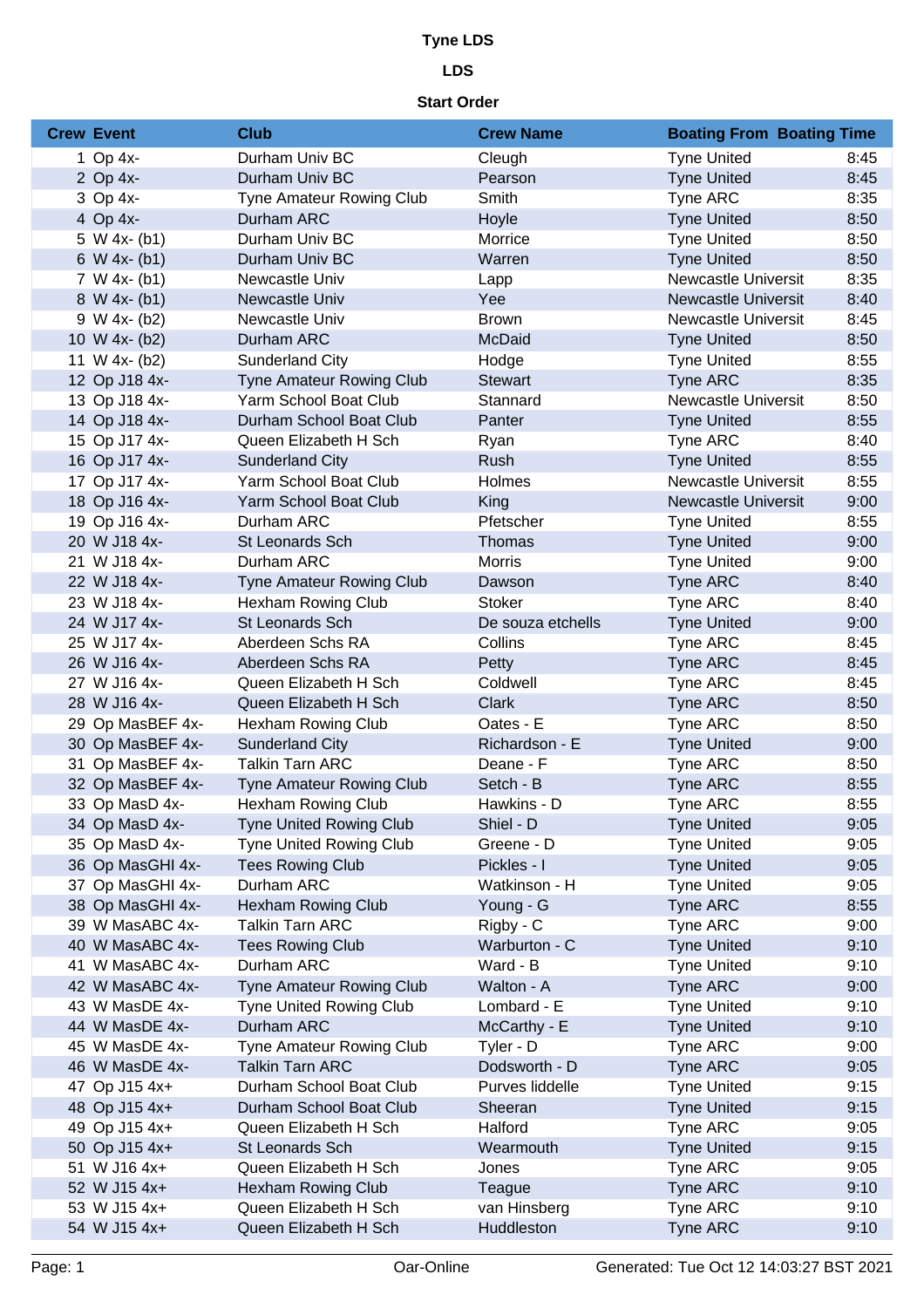## **LDS**

| <b>Crew Event</b> | <b>Club</b>                     | <b>Crew Name</b>    | <b>Boating From Boating Time</b> |      |
|-------------------|---------------------------------|---------------------|----------------------------------|------|
| 55 W J15 4x+      | St Leonards Sch                 | Wilson              | <b>Tyne United</b>               | 9:15 |
| 56 Op 2x          | <b>Sunderland City</b>          | Webb                | <b>Tyne United</b>               | 9:20 |
| 57 Op 2x          | <b>Berwick</b>                  | Guerin              | Tyne ARC                         | 9:15 |
| 58 Op 2x          | <b>Tyne Amateur Rowing Club</b> | <b>Clark</b>        | <b>Tyne ARC</b>                  | 9:15 |
| 59 Op 2x          | Durham Univ BC                  | Acris               | <b>Tyne United</b>               | 9:20 |
| 60 W 2x (b1)      | Newcastle Univ                  | Fantham             | <b>Newcastle Universit</b>       | 9:05 |
| 61 W 2x (b1)      | Newcastle Univ                  | Poole               | Newcastle Universit              | 9:10 |
| 62 W 2x (b1)      | Newcastle Univ                  | <b>Strange</b>      | Newcastle Universit              | 9:10 |
| 63 W 2x (b1)      | Tyne Amateur Rowing Club        | Dowson              | Tyne ARC                         | 9:15 |
| 64 W 2x (b2)      | <b>Tyne Amateur Rowing Club</b> | <b>Bradley</b>      | <b>Tyne ARC</b>                  | 9:15 |
| 65 W 2x (b2)      | Durham ARC                      | Muskett             | <b>Tyne United</b>               | 9:20 |
| 66 W 2x (b2)      | Yarm School Boat Club           | Elliott             | <b>Newcastle Universit</b>       | 9:15 |
| 67 W 2x (b2)      | Newcastle Univ                  | Kelly               | Newcastle Universit              | 9:15 |
| 68 Op J18 2x      | Durham School Boat Club         | Purves liddelle     | <b>Tyne United</b>               | 9:20 |
| 69 Op J18 2x      | St Leonards Sch                 | Rowntree            | <b>Tyne United</b>               | 9:20 |
| 70 Op J18 2x      | Durham ARC                      | <b>Dudley</b>       | <b>Tyne United</b>               | 9:20 |
| 71 Op J17 2x      | Queen Elizabeth H Sch           | Gibbard             | Tyne ARC                         | 9:20 |
| 72 Op J17 2x      | Tyne Amateur Rowing Club        | Ellawela            | <b>Tyne ARC</b>                  | 9:20 |
| 73 Op J17 2x      | <b>Talkin Tarn ARC</b>          | Smith               | Tyne ARC                         | 9:20 |
| 74 Op J16 2x      | Aberdeen Schs RA                | Pearce              | Tyne ARC                         | 9:20 |
| 75 Op J16 2x      | Aberdeen Schs RA                | Macleod             | Tyne ARC                         | 9:20 |
| 76 Op J16 2x      | Durham ARC                      | Morrison            | <b>Tyne United</b>               | 9:25 |
| 77 W J18 2x       | Yarm School Boat Club           | Keetley             | Newcastle Universit              | 9:20 |
| 78 W J18 2x       | Yarm School Boat Club           | Kempster            | Newcastle Universit              | 9:20 |
| 79 W J18 2x       | Queen Elizabeth H Sch           | <b>Stith</b>        | Tyne ARC                         | 9:20 |
| 80 W J17 2x       | Yarm School Boat Club           | Deering             | <b>Newcastle Universit</b>       | 9:25 |
| 81 W J17 2x       | Yarm School Boat Club           | Dunn                | Newcastle Universit              | 9:25 |
| 82 W J16 2x       | <b>Hexham Rowing Club</b>       | Wells-Johnson       | <b>Tyne ARC</b>                  | 9:25 |
| 83 Mx MasCDH 2x   | <b>Berwick</b>                  | Eke - D             | Tyne ARC                         | 9:25 |
| 84 Mx MasCDH 2x   | Durham ARC                      | Forster - C         | <b>Tyne United</b>               | 9:25 |
| 85 Mx MasCDH 2x   | <b>Berwick</b>                  | Smith - H           | Tyne ARC                         | 9:25 |
| 86 W MasCDE 2x    | Berwick/Hexham                  | Cairns - C          | Tyne ARC                         | 9:25 |
| 87 W MasCDE 2x    | Durham ARC                      | Moore - D           | <b>Tyne United</b>               | 9:25 |
| 88 W MasCDE 2x    | <b>Tyne United Rowing Club</b>  | Upstill-Goddard - E | <b>Tyne United</b>               | 9:25 |
| 89 Op J15 2x      | Aberdeen Schs RA                | Sherwood            | Tyne ARC                         | 9:25 |
| 90 Op J14 2x      | <b>Tyne United Rowing Club</b>  | Armstrong           | <b>Tyne United</b>               | 9:25 |
| 91 W J15 2x       | Tyne Amateur Rowing Club        | Temple              | Tyne ARC                         | 9:25 |
| 92 W J14 2x       | <b>Tyne United Rowing Club</b>  | Sperring            | <b>Tyne United</b>               | 9:25 |
| 93 Op 1x (b1)     | Durham Univ BC                  | Prosser             | <b>Tyne United</b>               | 9:30 |
| 94 Op 1x (b1)     | Durham Univ BC                  | Reed                | <b>Tyne United</b>               | 9:30 |
| 95 Op 1x (b1)     | <b>Tyne Amateur Rowing Club</b> | Fergie              | Tyne ARC                         | 9:30 |
| 96 Op 1x (b1)     | Tyne Amateur Rowing Club        | Guerin              | Tyne ARC                         | 9:30 |
| 97 Op 1x (b1)     | <b>Hexham Rowing Club</b>       | Heslop              | Tyne ARC                         | 9:30 |
| 98 Op 1x (b1)     | <b>Tees Rowing Club</b>         | <b>Hillier</b>      | <b>Tyne United</b>               | 9:30 |
| 99 Op 1x (b2)     | Durham ARC                      | <b>Baird</b>        | <b>Tyne United</b>               | 9:35 |
| 100 Op 1x (b2)    | Tyne Amateur Rowing Club        | Campbell            | Tyne ARC                         | 9:30 |
| 101 Op 1x (b2)    | Durham Univ BC                  | Gräf                | <b>Tyne United</b>               | 9:35 |
| 102 Op 1x (b2)    | Durham ARC                      | Rutter              | <b>Tyne United</b>               | 9:35 |
| 103 Op 1x (b2)    | Tyne Amateur Rowing Club        | Azzi                | Tyne ARC                         | 9:30 |
| 104 Op 1x (b2)    | Tyne Amateur Rowing Club        | Robinson            | Tyne ARC                         | 9:30 |
| 105 Op 1x (b3)    | <b>Talkin Tarn ARC</b>          | Martin              | Tyne ARC                         | 9:30 |
| 106 Op 1x (b3)    | <b>Tees Rowing Club</b>         | Patton              | <b>Tyne United</b>               | 9:35 |
| 107 Op 1x (b3)    | Tyne Amateur Rowing Club        | Oliver              | Tyne ARC                         | 9:35 |
| 108 Op 1x (b3)    | Tyne Amateur Rowing Club        | Macdonald           | Tyne ARC                         | 9:35 |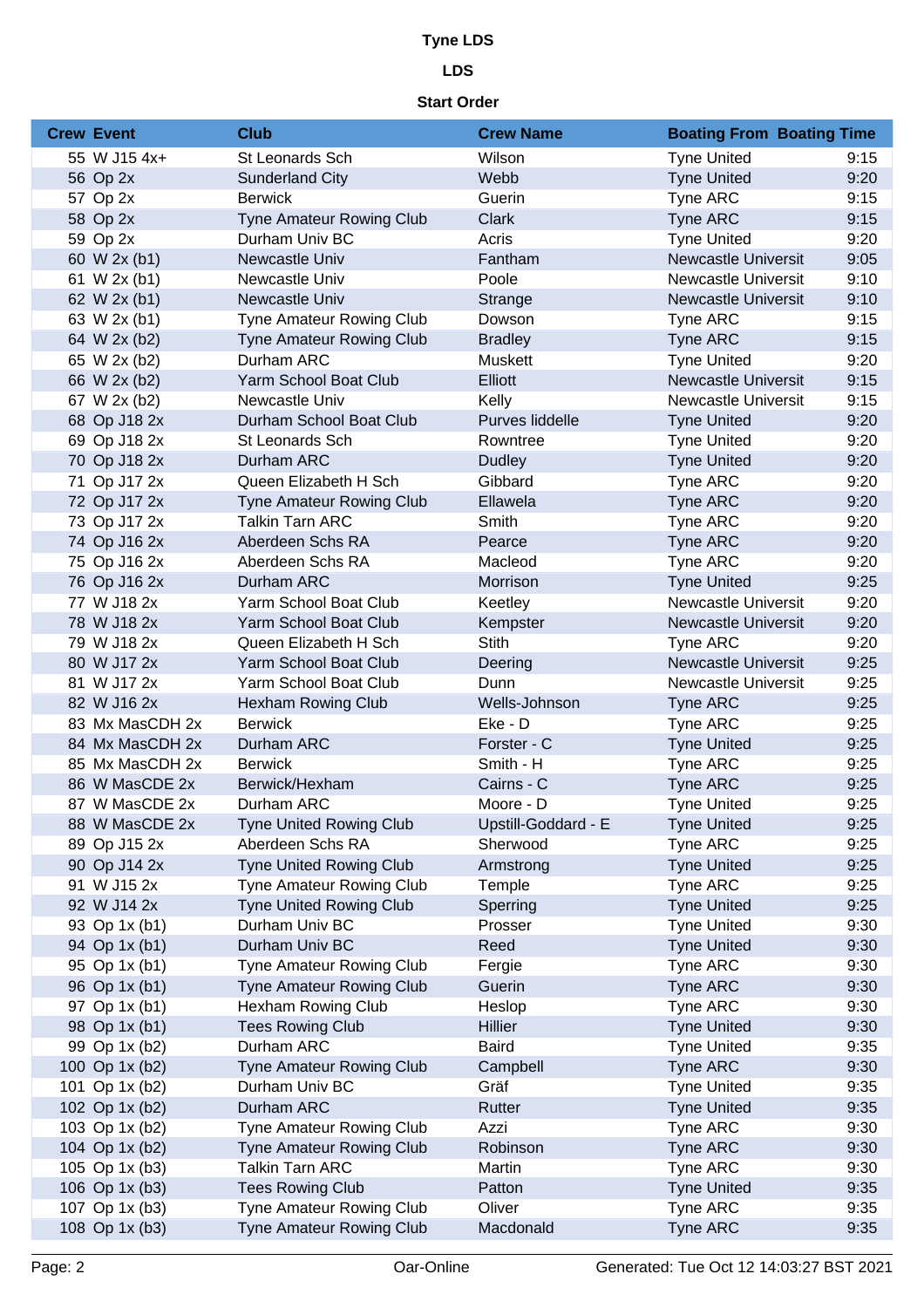### **LDS**

| <b>Crew Event</b> | <b>Club</b>                     | <b>Crew Name</b>  | <b>Boating From Boating Time</b> |      |
|-------------------|---------------------------------|-------------------|----------------------------------|------|
| 109 W 1x (b1)     | Newcastle Univ                  | Lack              | <b>Newcastle Universit</b>       | 9:30 |
| 110 W 1x (b1)     | <b>Tyne Amateur Rowing Club</b> | Russell           | Tyne ARC                         | 9:35 |
| 111 W $1x(b1)$    | <b>Tyne Amateur Rowing Club</b> | Fuller            | Tyne ARC                         | 9:35 |
| 112 W 1x (b1)     | <b>Talkin Tarn ARC</b>          | Mulholland        | Tyne ARC                         | 9:35 |
| 113 W 1x (b1)     | Durham Univ BC                  | Rijkse            | <b>Tyne United</b>               | 9:35 |
| 114 W 1x (b1)     | <b>Chester le Street ARC</b>    | Warren            | <b>Tyne United</b>               | 9:35 |
| 115 W 1x (b1)     | Newcastle Univ                  | Larsen            | <b>Newcastle Universit</b>       | 9:30 |
| 116 W 1x (b2)     | Newcastle Univ                  | Spencer           | <b>Newcastle Universit</b>       | 9:35 |
| 117 W 1x (b2)     | <b>Tyne Amateur Rowing Club</b> | Hall              | Tyne ARC                         | 9:35 |
| 118 W 1x (b2)     | Tyne Amateur Rowing Club        | Chatto            | Tyne ARC                         | 9:35 |
| 119 W 1x (b2)     | Newcastle Univ                  | <b>Bradley</b>    | <b>Newcastle Universit</b>       | 9:35 |
| 120 W 1x (b2)     | Newcastle Univ                  | Heslop            | <b>Newcastle Universit</b>       | 9:40 |
| 121 W 1x (b2)     | Tyne Amateur Rowing Club        | Hayes             | Tyne ARC                         | 9:35 |
| 122 W 1x (b2)     | Tyne Amateur Rowing Club        | Davis             | Tyne ARC                         | 9:35 |
| 123 W 1x (b3)     | Durham Univ BC                  | Lucania           | <b>Tyne United</b>               | 9:35 |
| 124 W 1x (b3)     | <b>Tyne Amateur Rowing Club</b> | Lombard           | Tyne ARC                         | 9:35 |
| 125 W 1x (b3)     | Newcastle Univ                  | Ord               | <b>Newcastle Universit</b>       | 9:40 |
| 126 W 1x (b3)     | <b>Tyne Amateur Rowing Club</b> | <b>Wicklow</b>    | Tyne ARC                         | 9:40 |
| 127 W 1x (b3)     | Durham ARC                      | Readman-Bell      | <b>Tyne United</b>               | 9:35 |
| 128 W 1x (b3)     | <b>Sunderland City</b>          | <b>Jeffries</b>   | <b>Tyne United</b>               | 9:35 |
| 129 Op J18 1x     | Aberdeen Schs RA                | <b>Bone</b>       | Tyne ARC                         | 9:40 |
| 130 Op J18 1x     | <b>Cambois Rowing Club</b>      | Olive             | Tyne ARC                         | 9:40 |
| 131 Op J18 1x     | Queen Elizabeth H Sch           | Ball              | Tyne ARC                         | 9:40 |
| 132 Op J18 1x     | Aberdeen Schs RA                | Fowler            | Tyne ARC                         | 9:40 |
| 133 Op J16 1x     | <b>Chester le Street ARC</b>    | <b>Burford</b>    | <b>Tyne United</b>               | 9:35 |
| 134 Op J16 1x     | Tyne Amateur Rowing Club        | Hulse             | Tyne ARC                         | 9:40 |
| 135 W J18 1x      | Tyne Amateur Rowing Club        | Temple            | Tyne ARC                         | 9:40 |
| 136 W J18 1x      | Durham School Boat Club         | <b>Bradley</b>    | <b>Tyne United</b>               | 9:40 |
| 137 W J18 1x      | Aberdeen Schs RA                | Aspinall          | Tyne ARC                         | 9:40 |
| 138 W J18 1x      | <b>Chester le Street ARC</b>    | Maddison          | <b>Tyne United</b>               | 9:40 |
| 139 W J18 1x      | Aberdeen Schs RA                | <b>Brew</b>       | Tyne ARC                         | 9:40 |
| 140 W J17 1x      | <b>Tyne Amateur Rowing Club</b> | Wearmouth         | Tyne ARC                         | 9:40 |
| 141 W J17 1x      | Durham ARC                      | Stoddart          | <b>Tyne United</b>               | 9:40 |
| 142 W J17 1x      | Aberdeen Schs RA                | Beeson            | Tyne ARC                         | 9:45 |
| 143 W J17 1x      | Aberdeen Schs RA                | Hughson           | Tyne ARC                         | 9:45 |
| 144 W J17 1x      | <b>Tyne United Rowing Club</b>  | Widmer            | <b>Tyne United</b>               | 9:40 |
| 145 W J16 1x      | <b>Chester le Street ARC</b>    | Lowes             | <b>Tyne United</b>               | 9:40 |
| 146 W J16 1x      | Durham School Boat Club         | Heslop            | <b>Tyne United</b>               | 9:40 |
| 147 W J16 1x      | <b>Tyne United Rowing Club</b>  | Wildsmith         | <b>Tyne United</b>               | 9:40 |
| 148 W J16 1x      | Queen Elizabeth H Sch           | <b>McClintock</b> | Tyne ARC                         | 9:45 |
| 149 Op MasCDF 1x  | Tyne Amateur Rowing Club        | Hardy - F         | Tyne ARC                         | 9:45 |
| 150 Op MasCDF 1x  | <b>Tees Rowing Club</b>         | Buckworth - D     | <b>Tyne United</b>               | 9:40 |
| 151 Op MasCDF 1x  | <b>Berwick</b>                  | Black - D         | Tyne ARC                         | 9:45 |
| 152 Op MasCDF 1x  | Tyne Amateur Rowing Club        | Kite - F          | Tyne ARC                         | 9:45 |
| 153 Op MasCDF 1x  | Tyne Amateur Rowing Club        | Clack - C         | Tyne ARC                         | 9:45 |
| 154 Op MasE 1x    | Castle Semple Rowing Club       | Holmes - E        | Newcastle Universit              | 9:45 |
| 155 Op MasE 1x    | <b>Lakeland Rowing Club</b>     | Escreet - E       | <b>Tyne United</b>               | 9:40 |
| 156 Op MasE 1x    | <b>Lakeland Rowing Club</b>     | Aplin - E         | <b>Tyne United</b>               | 9:40 |
| 157 Op MasG 1x    | <b>Cambois Rowing Club</b>      | Freeman - G       | Tyne ARC                         | 9:45 |
| 158 Op MasG 1x    | <b>Tees Rowing Club</b>         | Jones - G         | <b>Tyne United</b>               | 9:45 |
| 159 Op MasG 1x    | <b>Tyne United Rowing Club</b>  | Thomas - G        | <b>Tyne United</b>               | 9:45 |
| 160 Op MasG 1x    | <b>Stirling Rowing Club</b>     | Brown - G         | Newcastle Universit              | 9:45 |
| 161 Op MasG 1x    | <b>Tyne United Rowing Club</b>  | Cartwright - G    | <b>Tyne United</b>               | 9:45 |
| 162 Op MasHI 1x   | <b>Tyne United Rowing Club</b>  | Thompson - H      | <b>Tyne United</b>               | 9:45 |